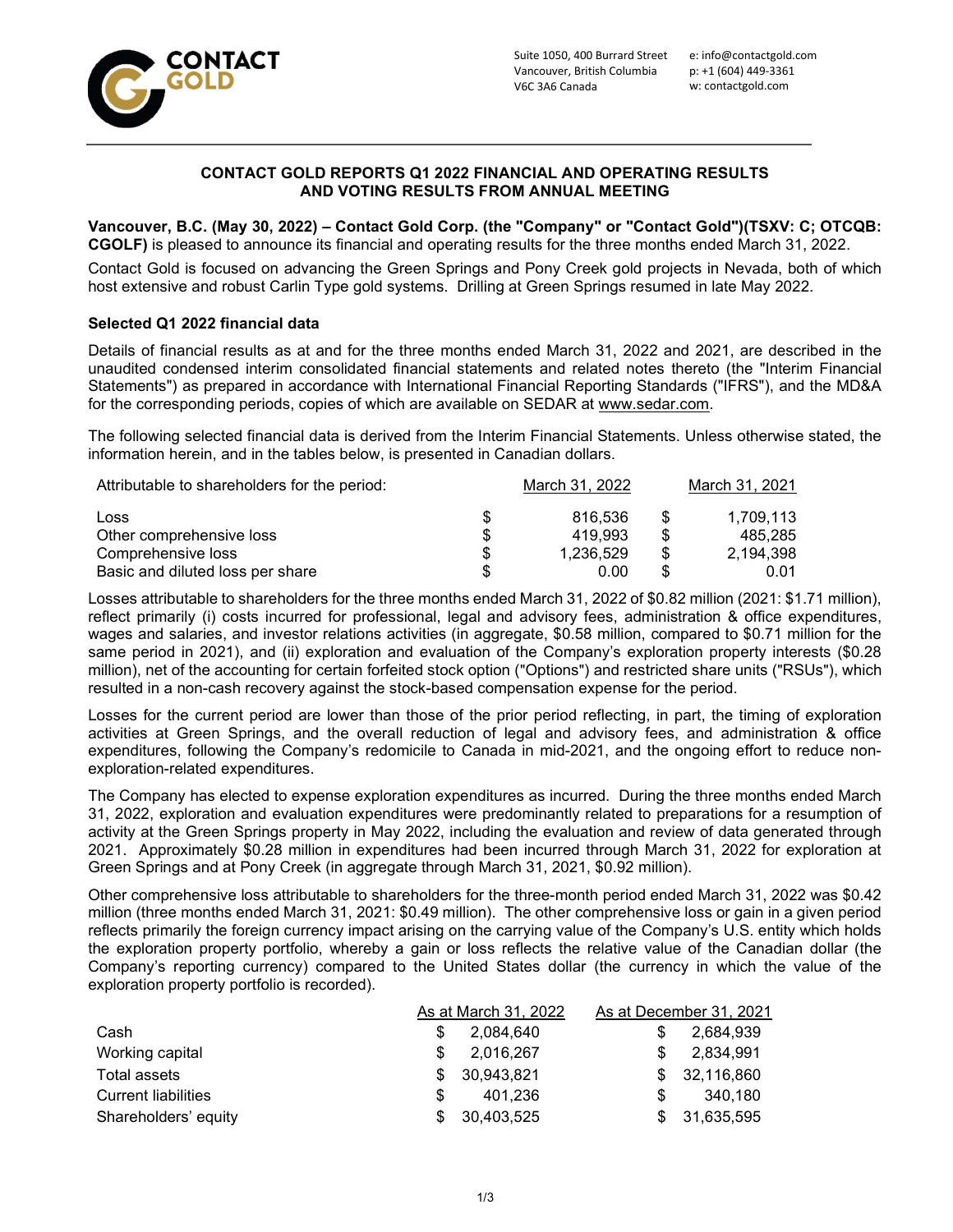Total assets at March 31, 2022 comprise primarily: exploration and evaluation assets of \$28.50 million, and \$2.08 million in cash. At December 31, 2021, total assets primarily comprise exploration and evaluation assets of \$28.92 million, and \$2.68 million in cash.

Total liabilities at March 31, 2022 include non-current liabilities of \$0.14 million, recorded to recognize a provision for site reclamation (December 31, 2021: \$0.14 million), and normal course payables and accruals of \$0.37 million (December 31, 2021: \$0.31 million), settled after period end.

Accumulated other comprehensive loss of \$2.67 million at March 31, 2022 (December 31, 2021: \$2.25 million) is the aggregate foreign currency impact on the translation to Canadian dollars of the value of the Company's U.S. entity and its portfolio of exploration properties.

Net cash operating outflows for the three-month period ended March 31, 2022 of \$0.59 million reflects primarily (i) ongoing exploration activity, (ii) investor relations and head office costs (\$0.10 million), and (iii) the settlement of balances due to service providers and vendors at the preceding year end.

# Voting Result from Annual Meeting

The Company is also pleased to announce voting results from the Company's Annual Meeting of Shareholders held on May 30, 2022 (the "Meeting"). A total of 153,557,062 common shares were voted, representing the votes attached to approximately 50.95% of all outstanding common shares. Shareholders voted in favour of the election of all director nominees.

| <b>Director</b>       | Votes for   | % Votes for | % Votes withheld |
|-----------------------|-------------|-------------|------------------|
| <b>Charlie Davies</b> | 153,467,547 | 99.94%      | 0.06%            |
| John Dorward          | 153,475,547 | 99.95%      | 0.05%            |
| Andrew Farncomb       | 153,475,547 | 99.95%      | 0.05%            |
| Riyaz Lalani          | 153,467,562 | 99.94%      | 0.06%            |
| Matthew Lennox-King   | 153,467,562 | 99.94%      | 0.06%            |
| George Salamis        | 153,474,512 | 96.68%      | 3.32%            |

Shareholders also voted in favour of the (i) reappointment of Ernst & Young LLP, Chartered Professional Accountants, as auditor of the Company, and (ii) approval of a new 10% "rolling" Option and Incentive Plan (the "Incentive Plan"). The Incentive Plan was conditionally approved by the ("TSXV") on April 21, 2022, and is further subject to satisfying the requirements of the TSXV, including the filing of applicable documentation. Approval of the Incentive Plan includes the approval off all unallocated Options, RSUs, Deferred Share Units ("DSUs"), and other contemplated forms of incentive renumeration to participants thereunder.

Immediately following the Meeting, and pursuant to the Incentive Plan, the Board approved the award of Options to directors, officers, employees and certain consultants to the Company to purchase an aggregate of 2,080,000 common shares in the Company, with an exercise price of \$0.05 per share. The Options will expire five years from the date of grant, and vest in thirds over the course of three years. The Board also awarded officers and employees of the Company an aggregate of 195,000 RSUs. The RSUs vest in thirds over the course of three years, and expire December 31, 2025. The Company expects to continue its practice of awarding DSUs to non-executive directors on a quarterly basis in satisfaction of director fees.

Also immediately following the meeting, Mr. Farncomb stepped down from his role as the Company's Senior Executive Vice President. Mr. Farncomb will continue to serve the Company as an active member of the Board, and intends to work closely with management.

# About Contact Gold Corp's property interests

Green Springs is located near the southern end of the Cortez Trend of Carlin-type gold deposits in Nevada, east of Fiore Gold's Pan Mine and Gold Rock Project, and south of Waterton's Mount Hamilton deposit. The Green Springs property is 18.5 km<sup>2</sup>, encompassing 3 shallow past-producing open pits and numerous targets that were not mined.

Pony Creek is strategically located immediately south of Gold Standard Ventures' Railroad-Pinion Project, on the Southern Carlin Trend, and totals 81.7 km<sup>2</sup> underpinned by a Carlin-type system with historic gold resources.

Additional information about the Company is available at www.contactgold.com.